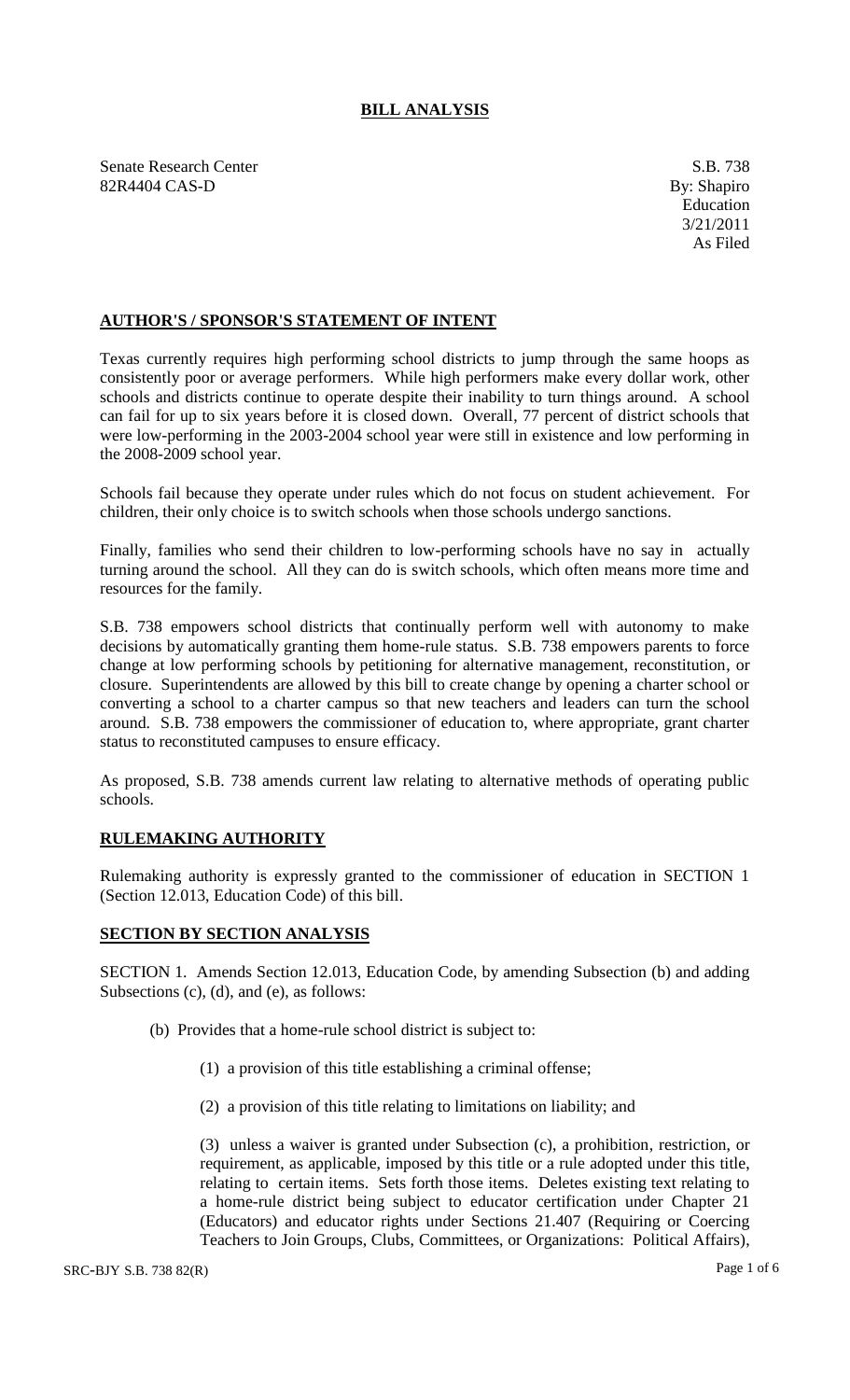21.408 (Right to Join or Not Join Professional Association), and 22.001 (Salary Reductions for Professional Dues); and to elementary class size limits under Section 25.112 (Class Size), in the case of any campus in the district that fails to satisfy any standard under Section 39.054(d) (relating to the commissioner of education evaluating performance) Makes nonsubstantive changes.

(c) Authorizes the commissioner of education (commissioner) to grant to a home-rule school district a waiver of a prohibition, restriction, or requirement to which the district is otherwise subject under Subsection (b)(3), other than a prohibition, restriction, or requirement to which the district is subject under Subsection (b)(3)(N) (relating to public school accountability), if:

(1) the district:

(A) submits a written request for the waiver in the time and manner required by commissioner rule; and

(B) states in the waiver request the purpose of the request, including the manner in which the waiver is intended to improve student performance; or reduce district operational costs without detrimentally affecting student performance; and

(2) the commissioner reasonably determines that the waiver is likely to assist the district in achieving the purpose stated in the waiver request.

(d) Requires the commissioner to adopt rules as necessary to administer Subsection (c).

(e) Requires the commissioner to submit to the governor, the lieutenant governor, the speaker of the house of representatives, and the presiding officer of the standing committee of each house of the legislature with primary jurisdiction over public education, not later than December 31 of each even-numbered year, a written report of each waiver request made and granted under Subsection (c) for the preceding two complete school years.

SECTION 2. Amends Section 12.014, Education Code, as follows:

Sec. 12.014. APPOINTMENT OF CHARTER COMMISSION. (a) Creates this subsection from existing text. Requires the board of trustees of a school district to appoint a charter commission to frame a home-rule school district charter if:

> (1) the board receives a petition requesting the appointment of a charter commission to frame a home-rule school district charter signed by at least five percent of the registered voters of the district;

> (2) at least two-thirds of the total membership of the board adopt a resolution ordering that a charter commission be appointed; or

> (3) a majority of the total membership of the board of a district that, for the preceding two school years, has been awarded an exemplary distinction designation under Subchapter G (Distinction Designations), Chapter 39 (Public School System Accountability), adopts a resolution ordering that a charter commission be appointed.

(b) Provides that Subsection (a)(3) applies to a school district awarded an exemplary distinction designation under Subchapter G, Chapter 39, only if the distinction designation has been awarded without considering the projected performance of district students on assessment instruments administered under Subchapter B (Assessment of Academic Skills), Chapter 39.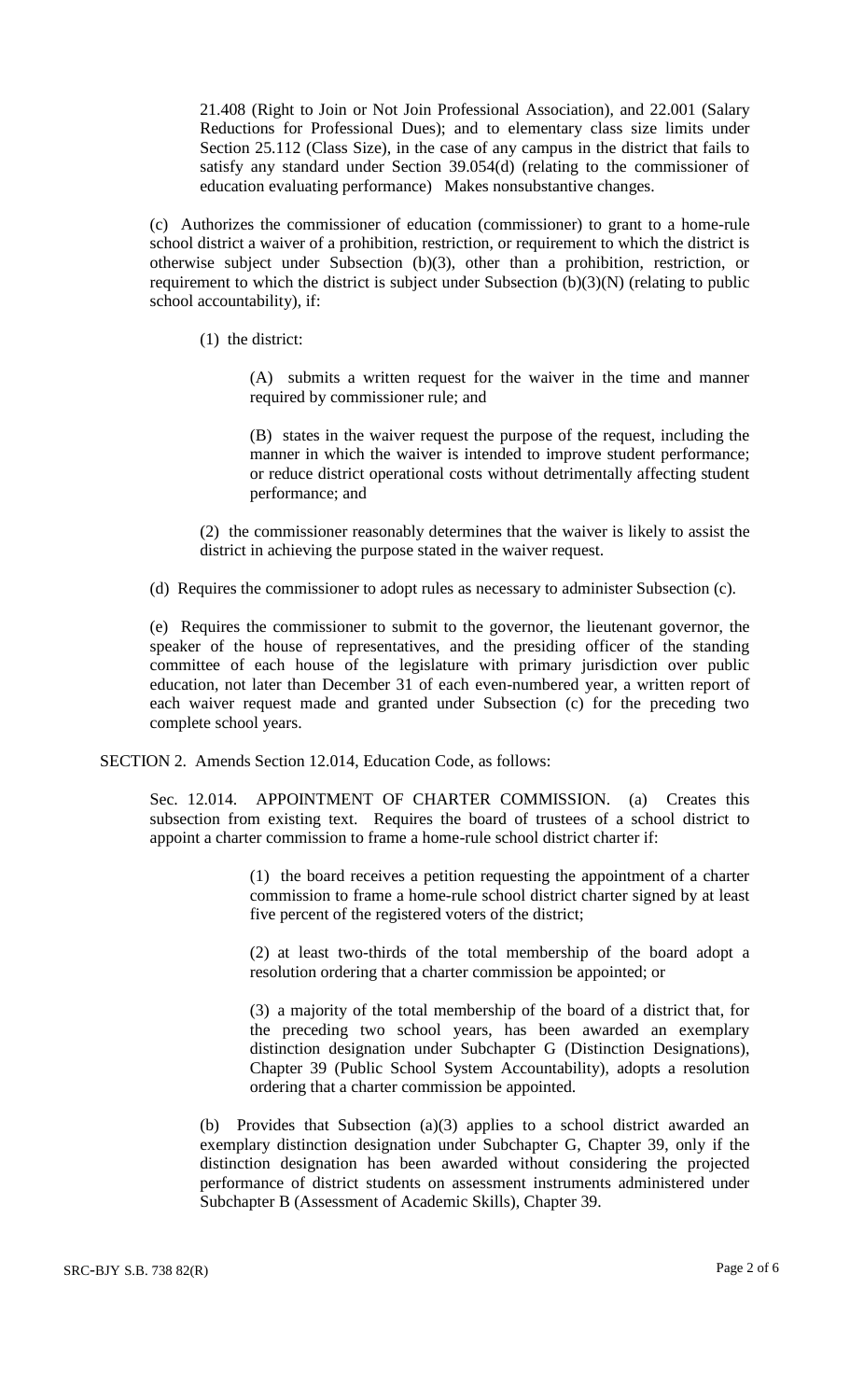SECTION 3. Amends Section 12.016, Education Code, to require that each home-rule school district charter provide that continuation of the home-rule school district charter is contingent on maintenance of the district's exemplary distinction designation, in the case of a district described by Section  $12.014(a)(3)$ .

SECTION 4. Amends Section 12.019, Education Code, by adding Subsection (e), to provide that a school district described by Section 12.014(a)(3) is not required to hold an election under this section on the district's charter.

SECTION 5. Amends Section 12.020, Education Code, by adding Subsection (k), to provide that a school district described by Section 12.014(a)(3) is not required to hold an election under this section on a charter amendment.

SECTION 6. Amends Section 12.021(a), Education Code, to provide that a proposed home-rule school district charter or a proposed charter amendment is adopted if approved by a majority of the qualified voters of the district voting at an election held for that purpose, except as provided by Section 12.0211 and subject to Section 12.022.

SECTION 7. Amends Subchapter B, Chapter 12, Education Code, by adding Section 12.0211, as follows:

Sec. 12.0211. ALTERNATIVE ADOPTION OF CHARTER OR CHARTER AMENDMENT; EMPOWERMENT HOME-RULE SCHOOL DISTRICT. (a) Provides that Section 12.021 does not apply to a school district described by Section 12.014(a)(3).

(b) Provides that a proposed charter or charter amendment in a school district described by Section  $12.14(a)(3)$  is considered adopted after approval under Section 12.018 or 12.020, as applicable, on order by the governing body declaring adoption. Requires that the charter or charter amendment specify an effective date and provides that it takes effect according to its terms.

(c) Provides that at the time a school district described by Section 12.014(a)(3) adopts a charter, the district becomes an empowerment home-rule school district.

SECTION 8. Amends Section 12.023(a), Education Code, to require the president of the board of trustees, as soon as practicable after a school district adopts a home-rule district charter or charter amendment, to certify to the secretary of state a copy of the charter or amendment showing the approval by the voters of the district, except that a district described by Section 12.014(a)(3) is not required to show approval by the voters of the district.

SECTION 9. Amends Sections 12.052(a) and (c), Education Code, as follows:

(a) Authorizes the board of trustees or the superintendent of a school district, in accordance with this subchapter, to grant a charter to parents and teachers for a campus or a program on a campus if the board or superintendent, as applicable, is presented with a petition signed by the parents of a majority of the students at that school campus, and a majority of the classroom teachers at that school campus.

(c) Prohibits a charter from arbitrarily being denied under this section.

SECTION 10. Amends Section 12.0521(a), Education Code, as follows:

(a) Authorizes the board of trustees or the superintendent of a school district to grant a charter for:

(1) a new district campus; or

(2) a program that is operated by an entity that has entered into a contract with the district under Section 11.157 (Contracts for Education Services) to provide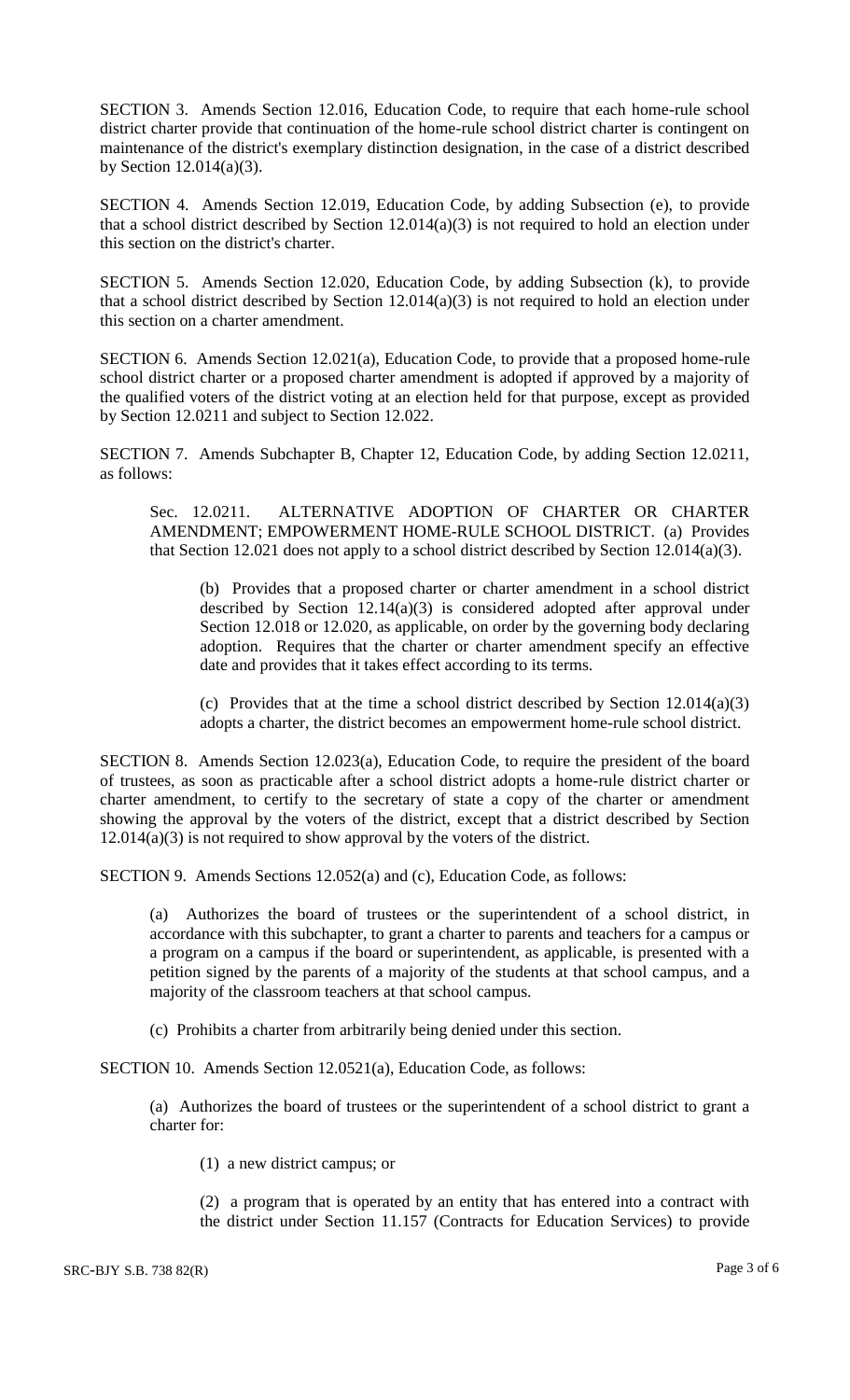educational services to the district through the campus or program; and a program that is operated at a facility located in the boundaries of the district.

SECTION 11. Amends Subchapter C, Chapter 12, Education Code, by adding Section 12.0522, as follows:

Sec. 12.0522. AUTHORIZATION FOR CAMPUS IDENTIFIED AS UNACCEPTABLE. Requires the board of trustees of a school district, notwithstanding Section 12.052, in accordance with this subchapter, to, as ordered by the commissioner under Section  $39.107(a)(2)$ , grant a charter for a campus that has been identified as unacceptable for two consecutive years.

SECTION 12. Amends Section 12.053(a), Education Code, to authorize the board of trustees or the superintendent of a school district to grant a charter to parents and teachers at two or more campuses in the district for a cooperative charter program if the board or superintendent, as applicable, is presented with a petition signed by the parents of a majority of the students at each school campus, and a majority of the classroom teachers at each school campus.

SECTION 13. Amends Section 12.057(c), Education Code, to provide that a campus or program granted a charter under certain sections including Section 12.0522 is immune from liability to the same extent as a school district, and its employees and volunteers are immune from liability to the same extent as school district employees and volunteers.

SECTION 14. Amends Sections 12.060, 12.061, 12.062, and 12.063, Education Code, as follows:

Sec. 12.060. FORM. Requires that a charter be in the form and substance of a written contract signed by the president of the board of trustees or the superintendent, as applicable, granting the charter and the chief operating officer of the campus or program for which the charter is granted.

Sec. 12.061. CHARTER GRANTED. Requires that each charter granted under this subchapter satisfy this subchapter, and include the information that is required under Section 12.059 consistent with the information provided in the application and any modification the board requires.

Sec. 12.062. REVISION. (a) Authorizes a charter granted under Section 12.052, 12.0522, or 12.053 to be revised:

> (1) with the approval of the board of trustees or superintendent, as applicable, that granted the charter; and

> (2) on a petition signed by a majority of the parents and a majority of the classroom teachers at the campus or in the program, as applicable.

(b) Authorizes a charter granted under Section 12.0521 to be revised with the approval of the board of trustees or superintendent, as applicable, that granted the charter. Authorizes a charter to be revised under this subsection only before the first day of instruction of a school year or after the final day of instruction of a school year.

Sec. 12.063. BASIS FOR PLACEMENT ON PROBATION OR REVOCATION. (a) Authorizes a board of trustees or superintendent to place on probation or revoke a charter the board or superintendent, as applicable, grants if the board or superintendent determines that the campus or program committed a material violation of the charter, failed to satisfy generally accepted accounting standards of fiscal management, or failed to comply with this subchapter, another law, or a state agency rule.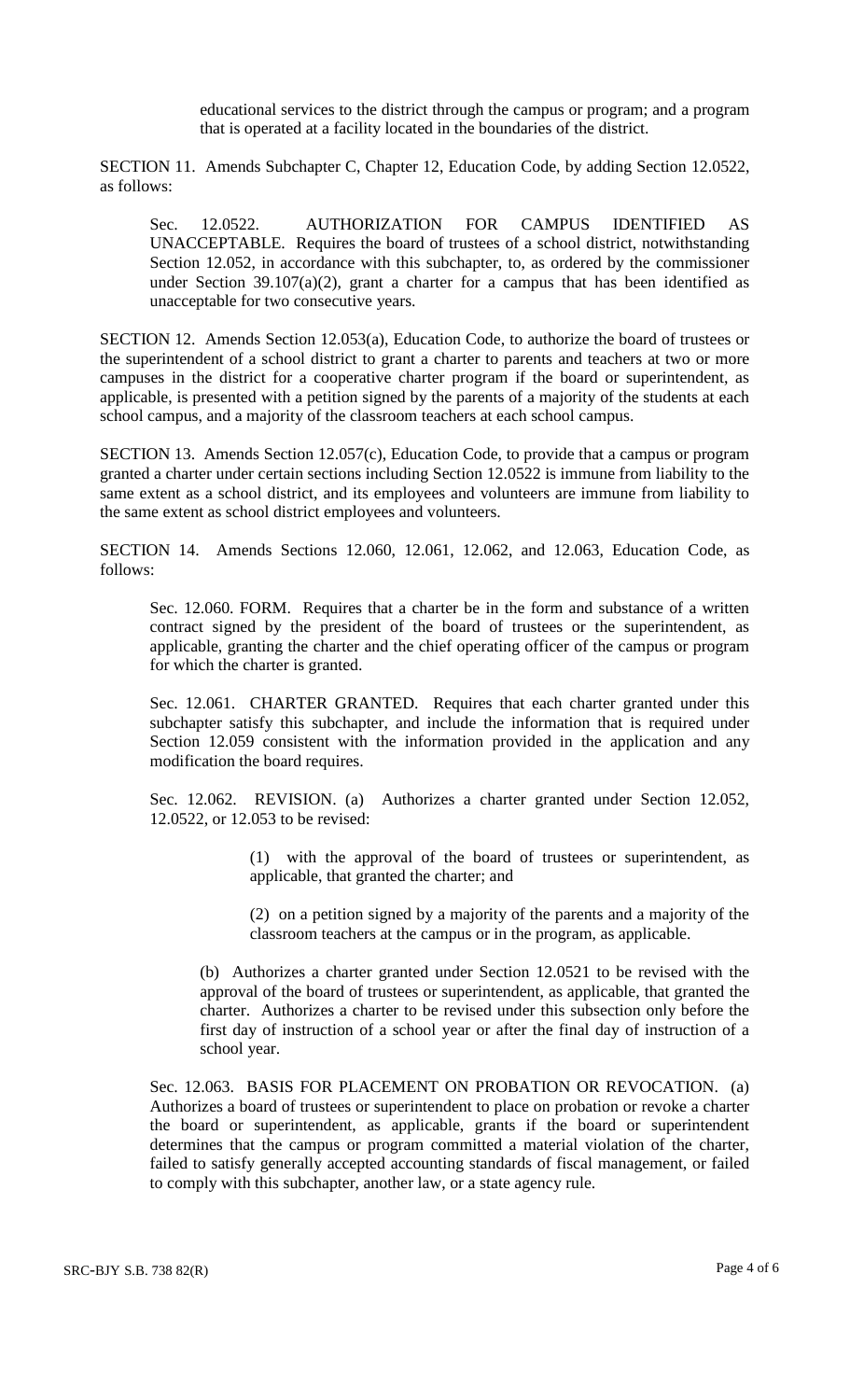(b) Requires that the action the board or superintendent take under Subsection (a) be based on the best interest of campus or program students, the severity of the violation, and any previous violation the campus or program has committed.

SECTION 15. Amends Section 12.064(a), Education Code, to require each board of trustees or superintendent that grants a charter under this subchapter to adopt a procedure to be used for placing on probation or revoking a charter the board or superintendent, as applicable, grants.

SECTION 16. Amends Subchapter C, Chapter 12, Education Code, by adding Sections 12.066 and 12.067, as follows:

Sec. 12.066. FUNDING. Prohibits the amount of funding for a campus or program granted a charter under this subchapter from being less, on a per student basis, than the amount of funding for any regular campus in the school district in which the campus or program is located.

Sec. 12.067. ITEMIZATION OF COSTS PROVIDED BY DISTRICT. Requires the district, if a charter is granted under Section  $12.0521(a)(2)$  for a program that is operated by an entity that has entered into a contract with a school district under Section 11.157 to provide educational services to the district through the campus or program, to provide to the entity:

(1) an itemized list of the services that the district provided for program purposes before operation of the program under the contract and the cost of those services; and

(2) an itemized list of any services that the district will continue to provide for the program and the cost of those services.

SECTION 17. Amends the heading to Section 39.107, Education Code, to read as follows:

Sec. 39.107. RECONSTITUTION, CONVERSION TO CHARTER CAMPUS, REPURPOSING, ALTERNATIVE MANAGEMENT, AND CLOSURE.

SECTION 18. Amends Section 39.107, Education Code, by amending Subsections (a) and (e) and adding Subsections (a-2), (e-2), and (e-3), as follows:

(a) Requires the commissioner, after a campus has been identified as unacceptable for two consecutive school years, to:

(1) order the reconstitution of the campus; or

(2) order the reconstitution of the campus and direct the board of trustees of the school district or governing body of the home-rule school district in which the campus is located to convert the campus to a charter campus by granting a charter under Section 12.0522.

(a-2) Provides that after a campus is converted to a charter campus under Subsection (a)(2), this section continues to apply to the campus.

(e) Requires the commissioner, subject to Subsection (e-1) (authorizing the commissioner to waive the requirement to enter an order) or (e-2), if a campus is considered to have an unacceptable performance rating for three consecutive school years after the campus is reconstituted under Subsection (a), to order repurposing of the campus under this section, alternative management of the campus under this section, or closure of the campus.

(e-2) Provides that, for purposes of this subsection, "parent" has the meaning assigned by Section 12.051. Requires the commissioner to order the specific action requested if the commissioner is presented, in the time and manner specified by commissioner rule, a